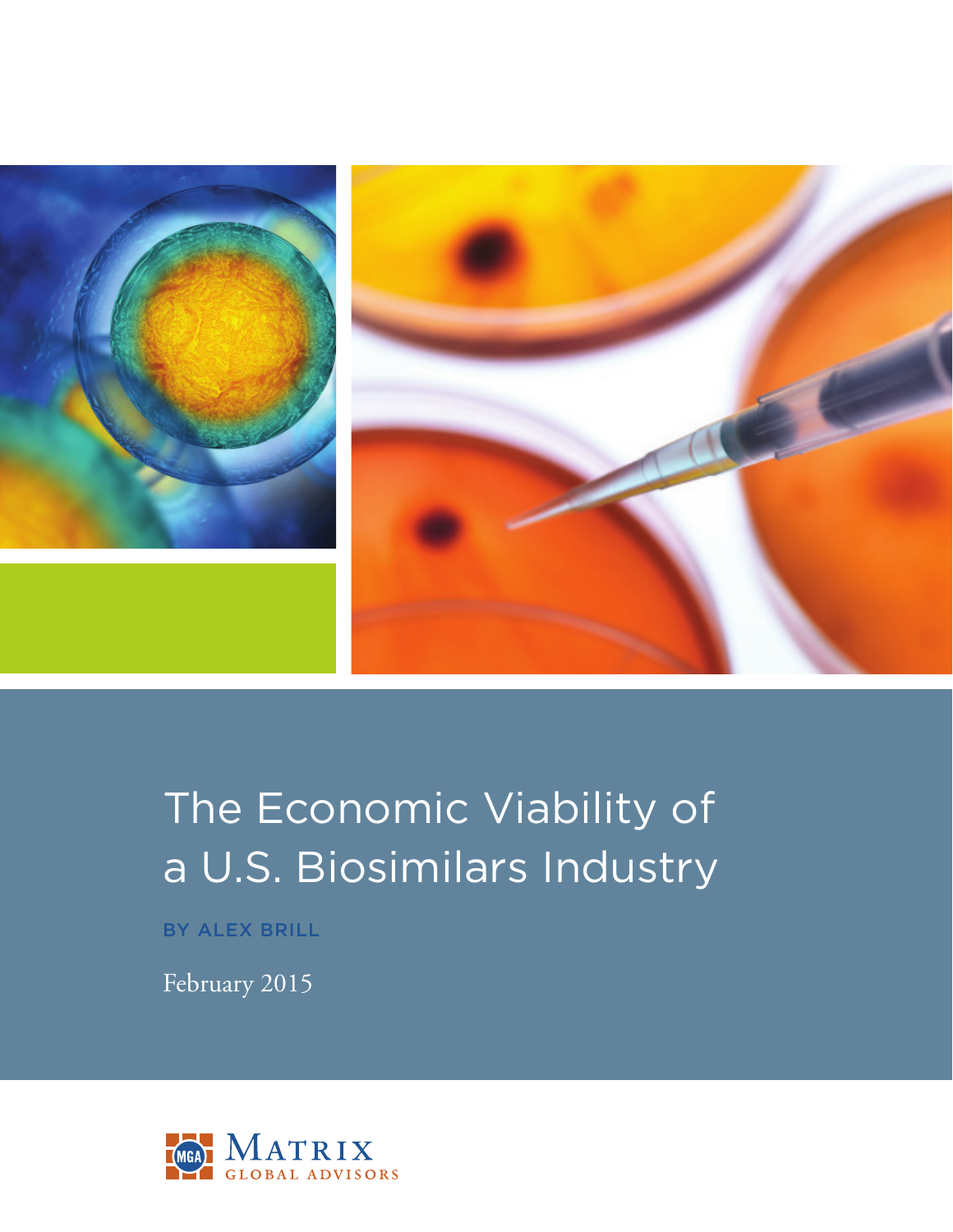## **EXECUTIVE SUMMARY**

Drug manufacturers have recently begun submitting biosimilar applications to the Food and Drug Administration (FDA), leading many to believe that a robust U.S. biosimilar industry and substantial health savings are right around the corner. In this paper, I present an empirical assessment of the viability of biosimilars in the U.S. market and caution against such optimism given biosimilars' considerable development costs, moderate expected market share, and diminished profit margins relative to a typical biologic.

To date, the biosimilars policy debate in the United States has been driven by a focus on preserving the incentive to innovate new biologics—a focus that led lawmakers to allot 12 years of exclusivity for biologics when a U.S. biosimilar pathway was established in 2010. Adequate incentives to encourage innovation are vital given the clinical benefit of many biologics. But this should not obscure the reality that there will not be a robust biosimilars industry if the regulatory framework and economic conditions are not conducive to manufacturers' bringing biosimilars to market. Key policy decisions regarding biosimilars are outstanding, and these decisions are likely to affect the economic viability of biosimilars.

## **Potential impediments to biosimilar market uptake include:**

- **• Regulatory Burdens.** As the FDA continues to elaborate the biosimilars pathway, two decisions in particular will affect the economic viability of biosimilars: the naming conventions the agency establishes and the clinical testing the agency may require biosimilars to repeat.
- **• Statutory Burdens.** State laws intended to restrict biosimilar substitution could have the effect of hindering market uptake of biosimilars.

**• Market Risks.** Payors' coverage decisions will impact utilization, but it is unclear how insurance companies and government health care programs will handle coverage of and reimbursement for biosimilars. In addition, the perception of biosimilars among doctors and the general public will play a substantial role in determining biosimilar utilization.

Even without these impediments, biosimilars will be costly and time-consuming to develop, requiring an estimated 8–10 years and \$100 million– \$200 million. Just as is the case with a biosimilar's reference product, a manufacturer's decision to bring a biosimilar to market will depend on whether the future sales of that product will allow the manufacturer to recoup development costs.

In this paper, I present the results of a break-even analysis in which I test the economic viability of biosimilars in the United States. This analysis shows that a biosimilar manufacturer would not find it worthwhile to enter the U.S. market for most average (by sales) biologics even under favorable market conditions. Under potential regulatory and market constraints that limit biosimilar market share, only the largest biologics would attract biosimilar competition.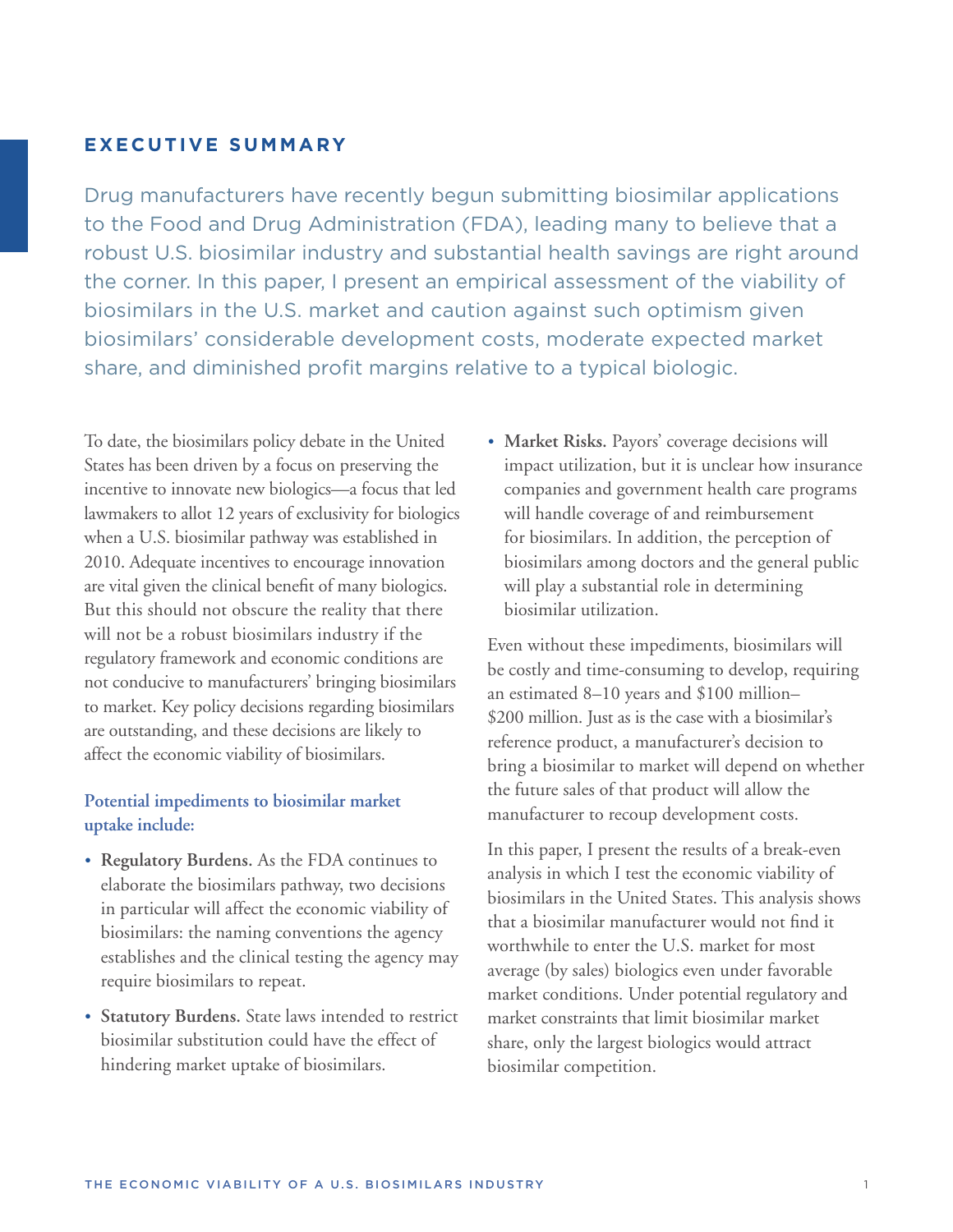#### **Summary of Results:**

- **• Base-Case Scenario.** In the base-case scenario of the analysis, which includes many favorable assumptions about the market for biosimilars and assumes an average development cost, a biosimilar is viable only for biologics with average annual sales exceeding \$897.6 million.
- **• Alternative Scenario 1: Diminished Market Share.** In an alternative scenario that considers the market share impact of potential regulatory, statutory, and market impediments, average annual biologic sales need to be \$1.3 billion for a biosimilar to break even.
- **• Alternative Scenario 2: Lower R&D Costs.**  In a final scenario that models lower biosimilar R&D costs without the impediments considered in alternative scenario 1, a biosimilar would break even if average annual biologic sales exceed \$626.9 million.

In short, the decision of a biosimilars manufacturer to enter the U.S. market is more tenuous than commonly perceived. The analysis presented here shows that a robust U.S. biosimilars market for a broad spectrum of biologic products is unlikely but that biosimilar entry for blockbuster biologic products is viable. Adverse decisions by policymakers and effective dissuasion by biologics manufacturers not only may impede biosimilar market share, but may stifle market entry altogether for many products.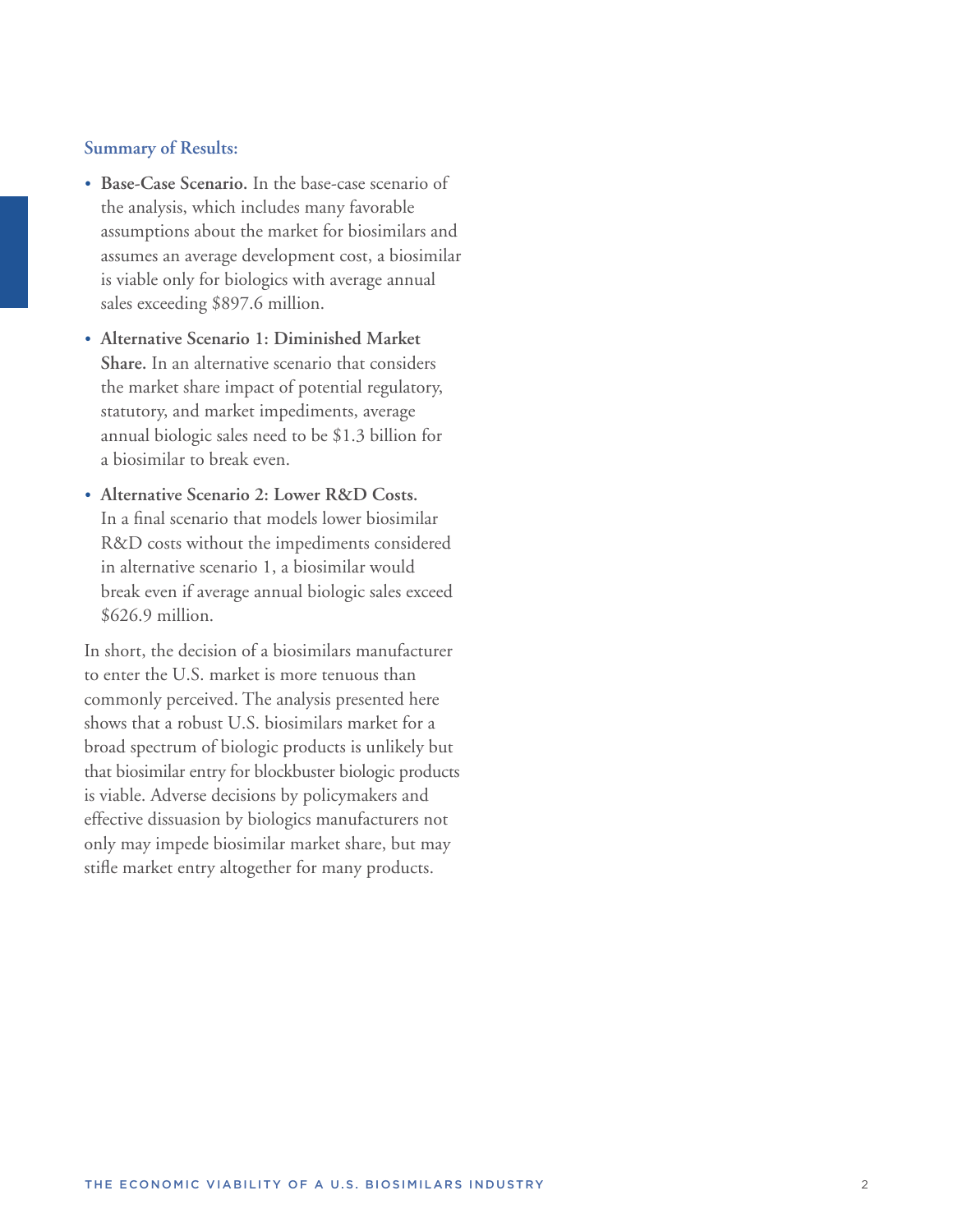## **I N T R O D U C T I O N**

Nearly five years after the creation of a U.S. biosimilars pathway, it remains to be seen whether the United States will develop a robust biosimilars market. To date, key policy decisions are outstanding, and not a single biosimilar has entered the market, though four biosimilar applications have been submitted to the Food and Drug Administration (FDA). Because biosimilar market entry will be limited without the proper regulatory implementation and economic environment, it is essential that policymakers, payors, and prescribers understand what is necessary to make biosimilars economically viable in the United States.

The U.S. debate over biosimilars has long been driven by a focus on preserving biologics manufacturers' incentive to innovate. That objective is valid given the clinical benefit of many biologics. But it should not obscure the reality that there will not be a robust biosimilars industry if the regulatory framework and economic conditions are not conducive to manufacturers' bringing biosimilars to market. Policy decisions often perceived to be matters of transparency or clinical safety and efficacy are also powerful tools to discourage biosimilar development. As federal policymakers, state lawmakers, and brand biologic manufacturers articulate their positions on remaining policy matters and impress upon patients, physicians, and pharmacists key issues regarding the safety, efficacy, and sameness of biosimilars, they have the ability to influence the market uptake of biosimilars and thereby affect the willingness of manufacturers to bring biosimilars to market.

While some experts have begun to highlight various impediments to a biosimilars market, most policymakers and industry analysts assume that the United States will have a thriving biosimilars industry once certain regulatory hurdles are resolved. In this paper, I caution against the popular notion that a robust U.S. biosimilars market is a foregone conclusion. I present an empirical model that tests a manufacturer's ability to recoup the substantial cost of bringing a biosimilar to market with proceeds from future sales. According to the model's results, a biosimilar manufacturer would not find it worthwhile to enter the market for most average (by sales) biologics even under favorable market conditions. Under potential regulatory and market constraints that limit biosimilar market share, the model shows that only the largest biologics would attract biosimilar competition. In short, the decision of a biosimilars manufacturer to enter the U.S. market is more tenuous than commonly perceived. Adverse decisions by policymakers and effective dissuasion by biologics manufacturers not only may impede biosimilar market share, but may stifle market entry altogether for many products.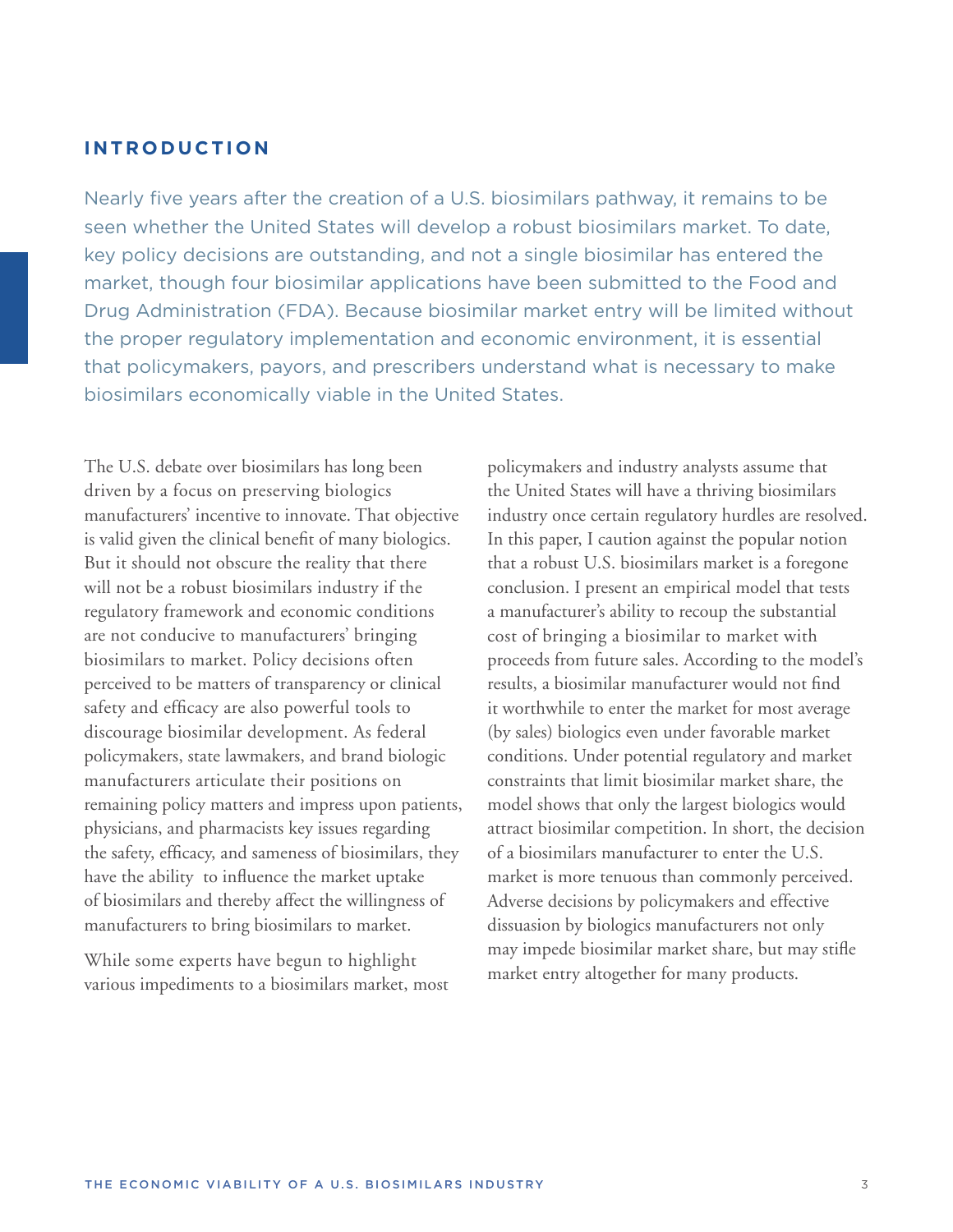## **BACKGROUND**

Biologic medicines—which differ from traditional small-molecule pharmaceutical products in that they are created using a biological process or made from living cells—are among the most expensive drugs available and represent a large and growing share of drug spending in the United States. In 2013, biologics comprised 28 percent (roughly \$92 billion) of U.S. drug spending, an increase of nearly 10 percent since 2012 *(IMS 2014)*. And spending on biologics and other specialty drugs is projected to increase dramatically in the coming years *(Prime Therapeutics 2014).*

There has long been generic competition for smallmolecule drugs, thanks to the Hatch-Waxman Act of 1984. But until 2010 there was no framework in the United States for generic competition (and the savings typically associated with such competition) for biologics. Generic versions of biologics—known as follow-on biologics or biosimilars because they are not chemically identical to their reference products, as small-molecule generics are—have been available in Europe since 2006 and cost 10–35 percent less than their reference products *(Scott Morton, Stern, and Stern 2014)*. Drawn to the potential savings such a price discount would generate, many U.S. policymakers and patient advocates pushed for the creation of a regulatory pathway for biosimilars to enter the U.S. market. The Biologics Price Competition and Innovation Act (BPCIA), which was part of the Affordable Care Act of 2010, established such a pathway and left to the FDA the task of regulatory implementation.

In the ensuing years, the FDA has issued six draft guidance documents for biosimilar manufacturers: three in 2012, one in 2013, and two in 2014.

But the agency has yet to elaborate or finalize some key elements of the pathway, including the clinical testing a biosimilar must undergo. In addition, though not mandated by statute, the FDA has opted to consider biosimilar naming conventions. After more than four years of waiting for regulatory clarity, four drug companies (Novartis's generic drug division, Sandoz; South Korean firm Celltrion; Canadian firm Apotex; and U.S. firm Hospira) filed biosimilar applications with the FDA for filgrastim (brand name Neupogen®), infliximab (brand name Remicade®), pegfilgrastim (brand name Neulasta®), and epoetin alfa (brand name Epogen® and Procrit®), respectively. According to the FDA Deputy Commissioner for Policy, Planning, and Legislation, fourteen biosimilars currently are under development *(Howard 2014)*. But the outcome of the four applications is uncertain, as is the number of biosimilar applications that will follow.

#### **U.S. BIOLOGIC SPENDING HAS STEADILY INCREASED IN RECENT YEARS**



*Source: IMS Health.*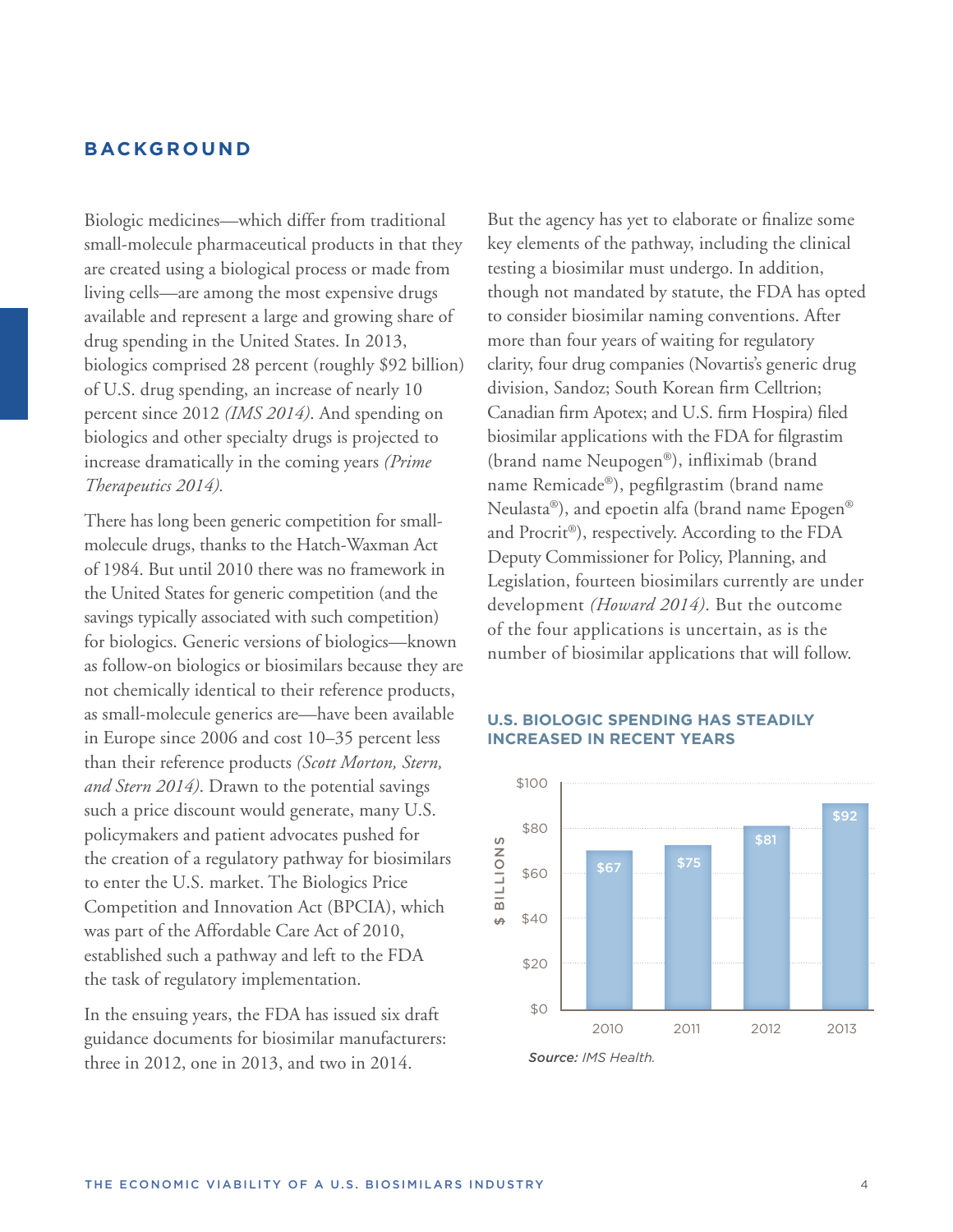# **Expectations for Biosimilars in the United States**

Before the BPCIA was enacted, there were great expectations about the savings that biosimilars would achieve. According to the Congressional Budget Office *(CBO 2008)*, the BPCIA would generate estimated savings of \$25 billion nationally from 2009 to 2018 (\$5.9 billion for the federal government). Other estimates ranged up to \$108 billion in national savings over ten years *(Shapiro et al. 2008)*. Despite continued uncertainty about the biosimilar pathway in the years following its creation, optimism about biosimilar savings is still widespread. Some health economists have attempted to temper expectations for biosimilar savings, warning, "It took more than a decade after the passage of the Hatch-Waxman Act for generic products to produce substantial cost savings, and that is also a likely scenario for biosimilars" *(Grabowski, Guha, and Salgado 2014)*. But other health policy analysts remain hopeful. For example, a November 2014 analysis from the RAND Corporation estimates \$44.2 billion in national biosimilar savings from 2014 to 2024 *(Mulcahy, Predmore, and Mattke 2014)*.

In all cases, researchers make seemingly optimistic assumptions about the willingness of manufacturers to submit biosimilar applications and differ primarily on the presumed market share biosimilars will capture and the price discount they will offer the health care sector. Missing thus far is an empirical assessment of the necessary conditions for biosimilar manufacturers to decide to enter the market and the degree of competition that will arise given the particular regulatory environment and market perception of biosimilars in the United States.

Given the realities of the economics of drug development, estimates that assume competition across a broad spectrum of biologic products will likely prove overly optimistic. The decision to

submit a biosimilars application to the FDA is not exogenous to the regulatory and marketplace environment. State substitution laws, federal decisions regarding biosimilar naming, and the perception of biosimilars in the marketplace not only carry the risk of diminishing biosimilar market share, but hold the potential to prevent biosimilar entry altogether for products of a certain size.

# **Biosimilars and the Economics of Drug Development**

Understanding the economics of biosimilar drug development is key to assessing whether a robust market (and accompanying savings) will materialize in the United States. In the pharmaceutical industry —and the biologics industry in particular—bringing a product to market involves years of costly R&D and, by necessity, substantial trial and error. Innovative drug firms rely on the sales of successful products to cover R&D expenses for both successes and failures. In simple terms, it is important to temporarily shield innovator drugs from competition to give these firms time to recoup expenses so that they can continue to innovate and bring vital new medicines to market. In the pharmaceutical industry, patents protect innovator drugs from competition for a certain period of time, and additional protection is available in the form of market exclusivity. Because of the desire to promote biologics innovation, and because innovative drug companies have powerful voices, the pre-BPCIA economic debate over biosimilars was dominated by concerns about the appropriate period of exclusivity for biologics.

Missing thus far is an empirical assessment of the necessary conditions for biosimilar manufacturers to decide to enter the market.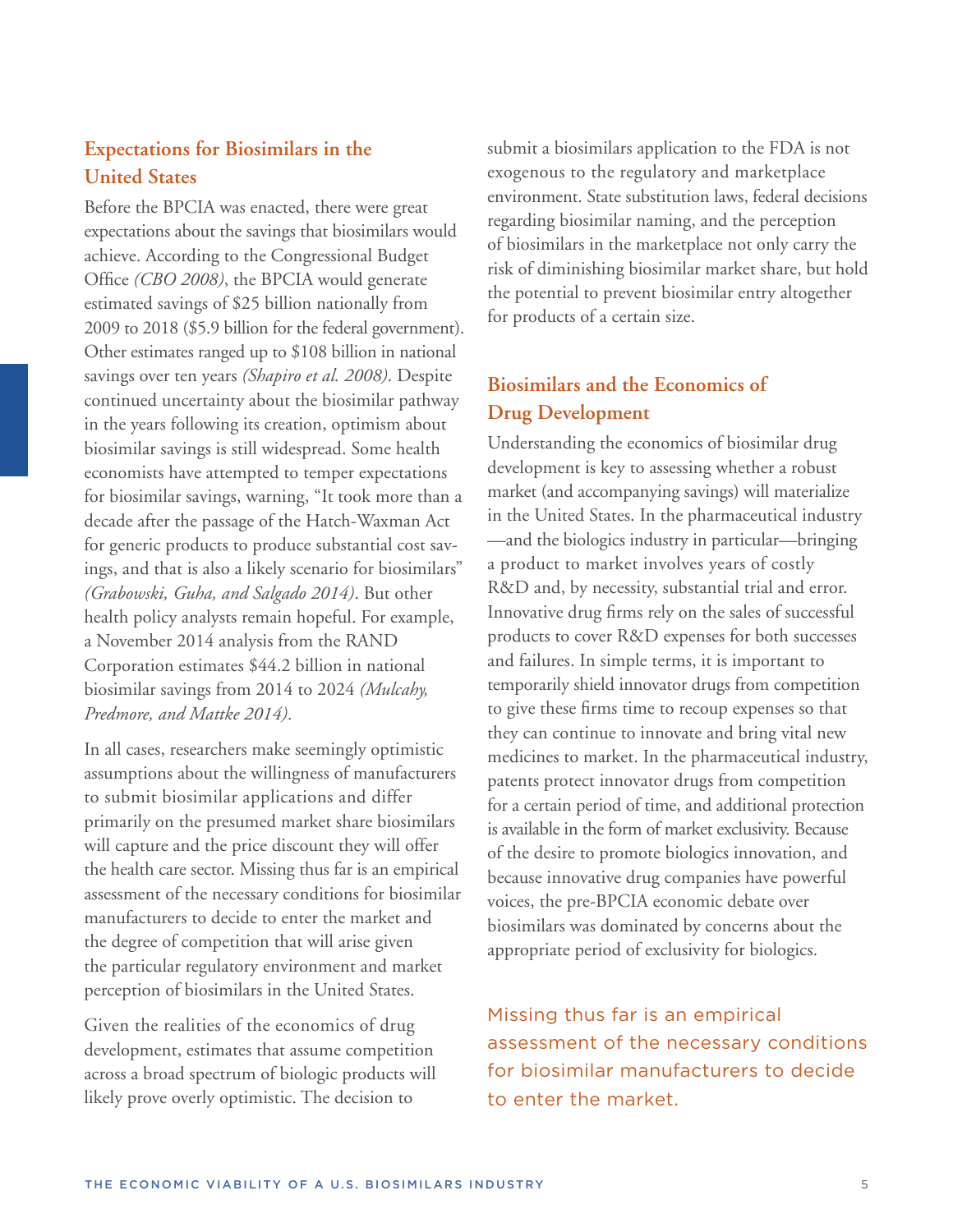During the lead up to the BPCIA, a widely cited study *(Grabowski 2008)* concluded that 12.9–16.2 years of exclusivity are required to allow biologics manufacturers to break even—that is, to reach the point at which the sales of a product make up the cost of bringing the product to market. Subsequent research I authored challenged the appropriateness of two of the assumptions in that study's model (the discount rate and contribution margin<sup>1</sup>) and the assumption that the brand biologic manufacturer must recoup all costs prior to biosimilar entry *(Brill 2008)*. I argued that adjusting those assumptions showed that seven years of exclusivity is adequate to ensure that a portfolio-style biologics investment breaks even. Additional research by the Federal Trade Commission *(FTC 2009)* concluded that, given both expected patents and the existence of marketbased pricing, no exclusivity was necessary to protect biologic innovation. Nevertheless, the BPCIA allotted biologics 12 years of exclusivity.

At no point during this economic debate did policymakers or analysts rigorously investigate the conditions under which biosimilars would actually attempt to enter the market. At that time and in the intervening years, the development of a robust biosimilar industry seemed certain, and four recent biosimilar application submissions to the FDA likely reinforce that impression. But there is reason to question the inevitability of a competitive U.S. biosimilars industry for all but the largest biologic products.

# There is reason to question the inevitability of a competitive U.S. biosimilars industry for all but the largest biologic products.

# **Potential Impediments to U.S. Biosimilar Market Entry**

The risks and impediments that may hamper the development of a robust U.S. biosimilars market can be grouped into three categories: those arising from regulatory decisions; those pertaining to statute, particularly at the state level; and those that have to do with market dynamics broadly.

## **Regulatory Burdens**

As noted above, the FDA continues to work on elaborating the regulatory pathway for biosimilars. Two decisions in particular that will affect the economic viability of biosimilars are the naming conventions the FDA establishes and the clinical testing the agency may require biosimilars to repeat.

1.The most prominent U.S. advocates of unique international nonproprietary names (INNs) for biosimilars include PhRMA and BIO, the trade associations for the brand pharmaceutical industry and biotech industry, respectively. They argue that unique INNs will enhance patient safety by making it easier to track which product a patient receives *(BIO et al. 2006)*. Those in favor of a European-style approach in the United States, whereby a biosimilar and its reference product share an INN, are led by the Generic Pharmaceutical Association (GPhA), which contends, "A different naming policy would run counter to the policy adopted internationally for generic pharmaceuticals. Currently, products are successfully traced using national drug codes (NDCs), batch and lot numbers" *(GPhA 2013)*. In terms of biosimilar market entry and competition, requiring biosimilars to have names distinct from their reference products would have the effect of curbing biosimilar utilization by impeding substitution of a biosimilar for its reference product.

*<sup>1</sup> The discount rate refers to the cost of capital for a biopharmaceutical manufacturer and is the interest rate used in calculating the net present value of cash flows. The contribution margin represents revenues net of variable costs (but not fixed costs).*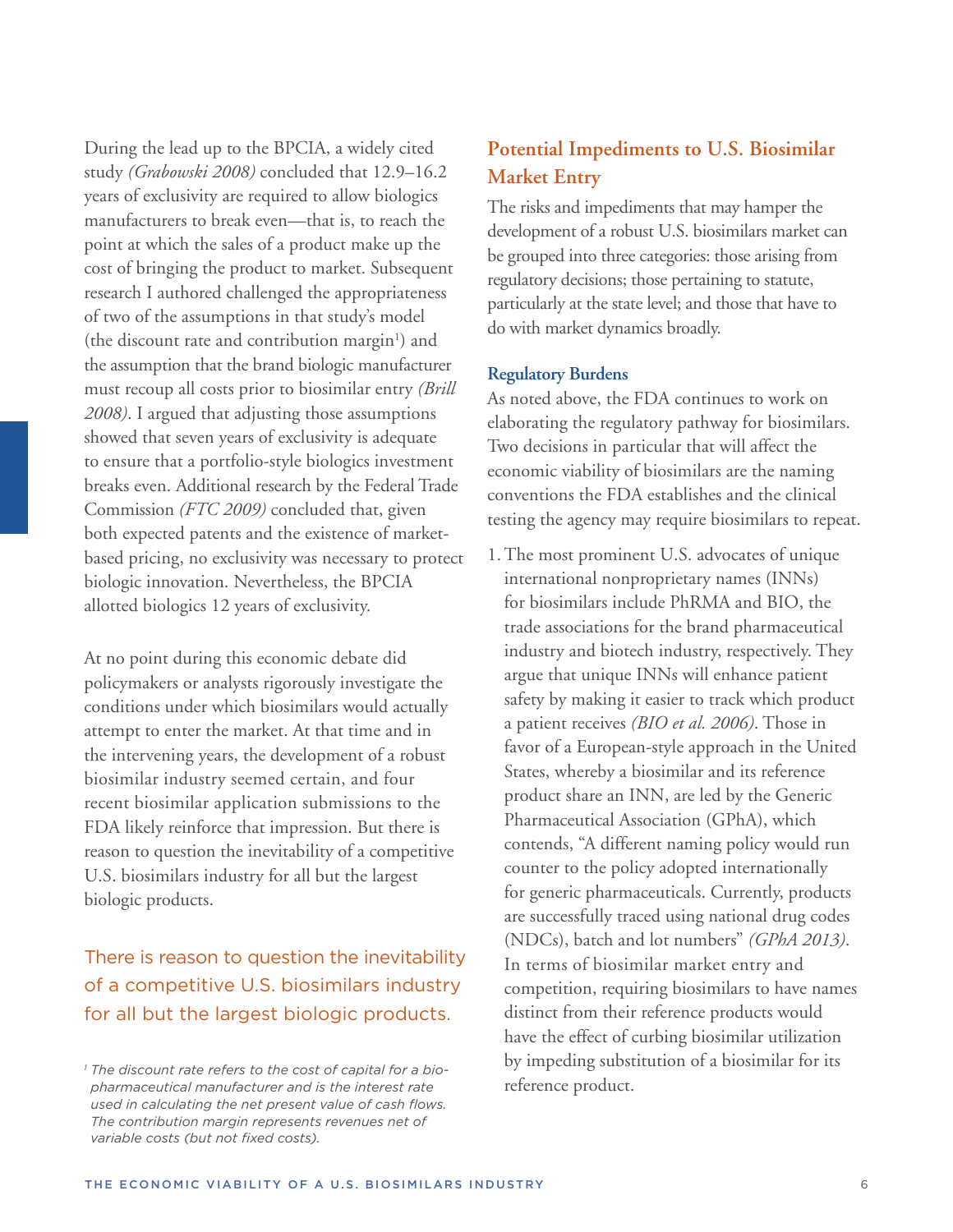2.The FDA's guidance thus far as it relates to biosimilar clinical trials leaves much to the judgment of the manufacturer preparing an application, as the agency rejects a "one-sizefits-all" approach *(Bourgoin and Nuskey 2013)*. This uncertainty about what clinical trials may be required creates burdens of its own that will adversely affect biosimilar entry. On top of this, if the FDA requires more extensive clinical testing for biosimilars than expected (or necessary), the added expense would make it more difficult for a biosimilar manufacturer to break even because it would raise costs without being offset by an increase in sales.

Regulatory burdens are not limited to biosimilarspecific policies. An example is the misuse of Risk Evaluation and Mitigation Strategies (REMS), which are required by the FDA for certain pharmaceuticals to ensure patient safety. As I described in a recent paper, brand drug companies have been using REMS programs to block generic manufacturers' access to drug samples *(Brill 2014)*. This practice can be expected to extend to biosimilars. Specifically, the risk of a biosimilar manufacturer not acquiring a necessary sample of a reference product for testing poses the possibility of a delay in market entry and further diminution of the economic viability of the product.

An important but somewhat amorphous challenge confronting biosimilar uptake is how biosimilars will be perceived among doctors and the general public.

#### **Statutory Burdens**

In anticipation of biosimilars in the United States, many states legislatures have passed or are considering laws limiting substitution of biosimilars for their reference products if the biosimilar is deemed interchangeable with the reference product. These laws could have the effect of hindering market uptake of biosimilars by serving as an advocacy venue for detractors of biosimilar competition generally. As Emory University School of Law Professor Joanna Shepherd has argued, "These laws are straightforward in their approach: they seek to impose dubious patient consent, recordkeeping, and physician notification requirements to discourage healthcare professionals and consumers from dispensing or consuming biosimilars" *(Shepherd 2014)*.

#### **Market Risks**

It remains unclear how insurance companies and government health care programs will determine biosimilar coverage, reimbursement, and drug rebates. This uncertainty represents an additional risk to biosimilar manufacturers, as payors' coverage decisions will impact utilization. An important but somewhat amorphous challenge confronting biosimilar uptake is how biosimilars will be perceived among doctors and the general public. If some doctors and patients are hesitant to prescribe or use biosimilars, the market will be diminished and industry hindered.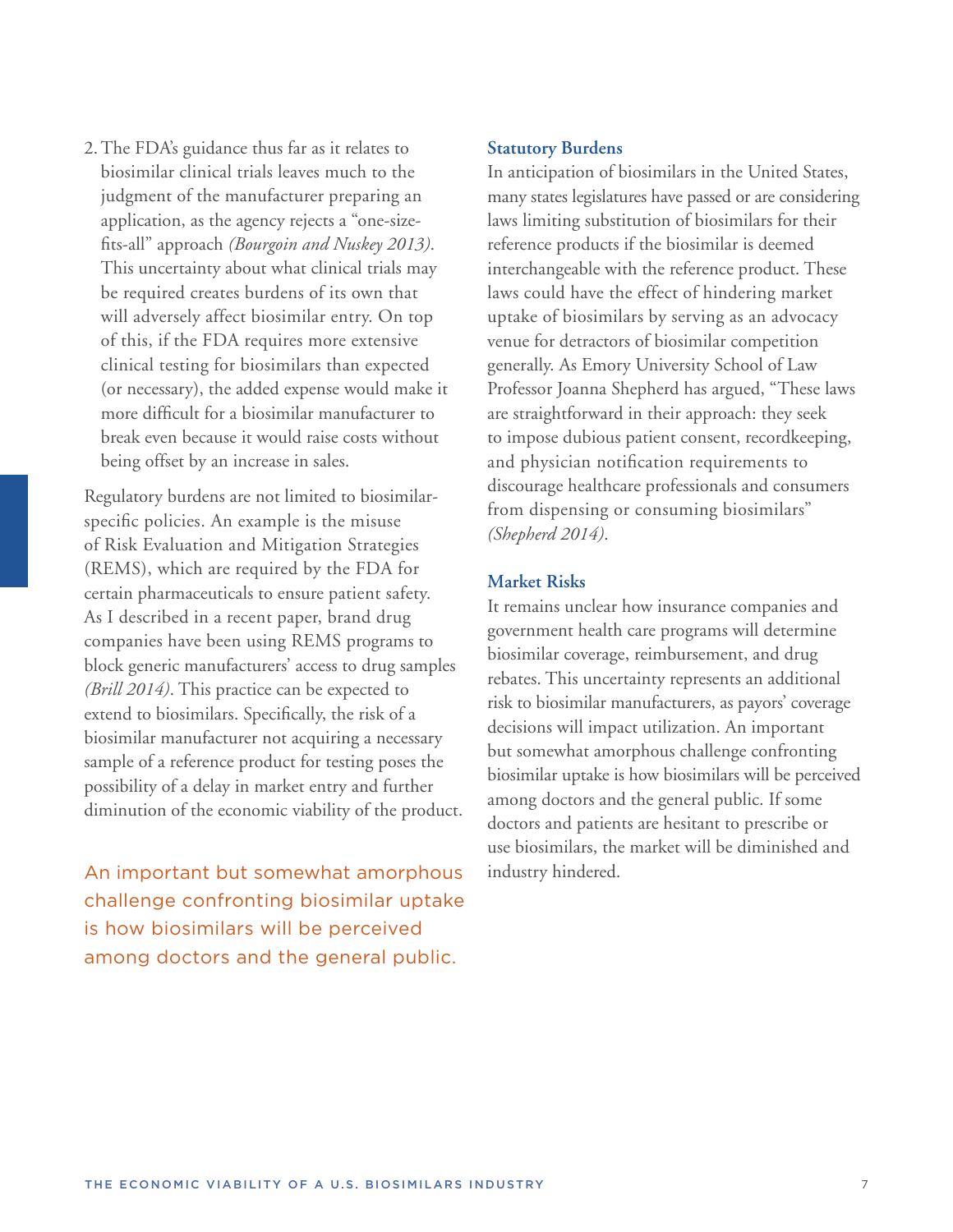# **MODELING BIOSIMILAR VIABILITY**

To test the viability of biosimilar market entry, I constructed an empirical model based on the 2008 model mentioned above. For a full description of the original model, as well as the economic debate over the proper period of exclusivity for biologics, see Grabowski 2008 and Brill 2008.

In brief, the 2008 model examined the average product (by peak annual sales) in a stylized portfolio of biologics and attempted to find the point at which the net present value of free cash flows from sales equals or exceeds the net present value of development and other fixed costs for the manufacturer. This is referred to as a break-even analysis. The new model I constructed to assess biosimilar viability, which for the sake of clarity I will call the Brill 2015 model, uses a biologic with a Grabowski 2008 sales profile as the reference product for a hypothetical biosimilar to test the break-even point for a biosimilar manufacturer.

## **Methodology and Assumptions**

The Brill 2015 model assumes that a biosimilar has a 15-year product life and enters the market following the reference product's 12 years of exclusivity. In addition to R&D costs specific to biosimilars, the Brill 2015 model assumes launch, production, and post-entry R&D costs commensurate with these types of costs for the biologic in the 2008 model. The Brill 2015 model also assumes a relatively low cost of goods sold for the biosimilar, consistent with the 60 percent contribution margin determined in Brill 2008. The Brill 2015 model assumes the same discount rate as Brill 2008 (10 percent).

These assumptions are more favorable to a robust biosimilar market than the market assumptions

in Grabowski 2008. The Brill 2015 model also incorporates the following three assumptions that favor biosimilar entry but could reasonably be altered. For this reason, the Brill 2015 model should be considered a conservative assessment of biosimilar viability.

- 1.The model assumes manufacturers have excess production capacity and would incur only \$25 million for plant retrofitting expenses. The cost of building a new manufacturing plant (as opposed to retrofitting an existing plant) is estimated to be \$250 million–\$1 billion *(FTC 2009).*
- 2.The model assumes the earliest possible point of biosimilar market entry (12 years after biologic market entry), but there is reason to anticipate later entry due to the potential for litigation and regulatory delays.
- 3.The model assumes that only one biosimilar manufacturer would compete with a biologic and thus would not have to share the market (and revenue) with other biosimilars. But if one biosimilar manufacturer finds the market conducive to entry, it is likely that others will also want to enter.

Using these assumptions, I model three scenarios below. The first, the base-case scenario, does not incorporate any of the regulatory, statutory, and market impediments described in the previous section and assumes biosimilar R&D costs of \$150 million, the midpoint of the \$100 million–\$200 million cost estimate for developing a biosimilar *(FTC 2009)*, though another estimate puts R&D costs at \$300 million *(Usdin 2015)*. I then test an alternative scenario that takes into account potential impediments to biosimilar uptake.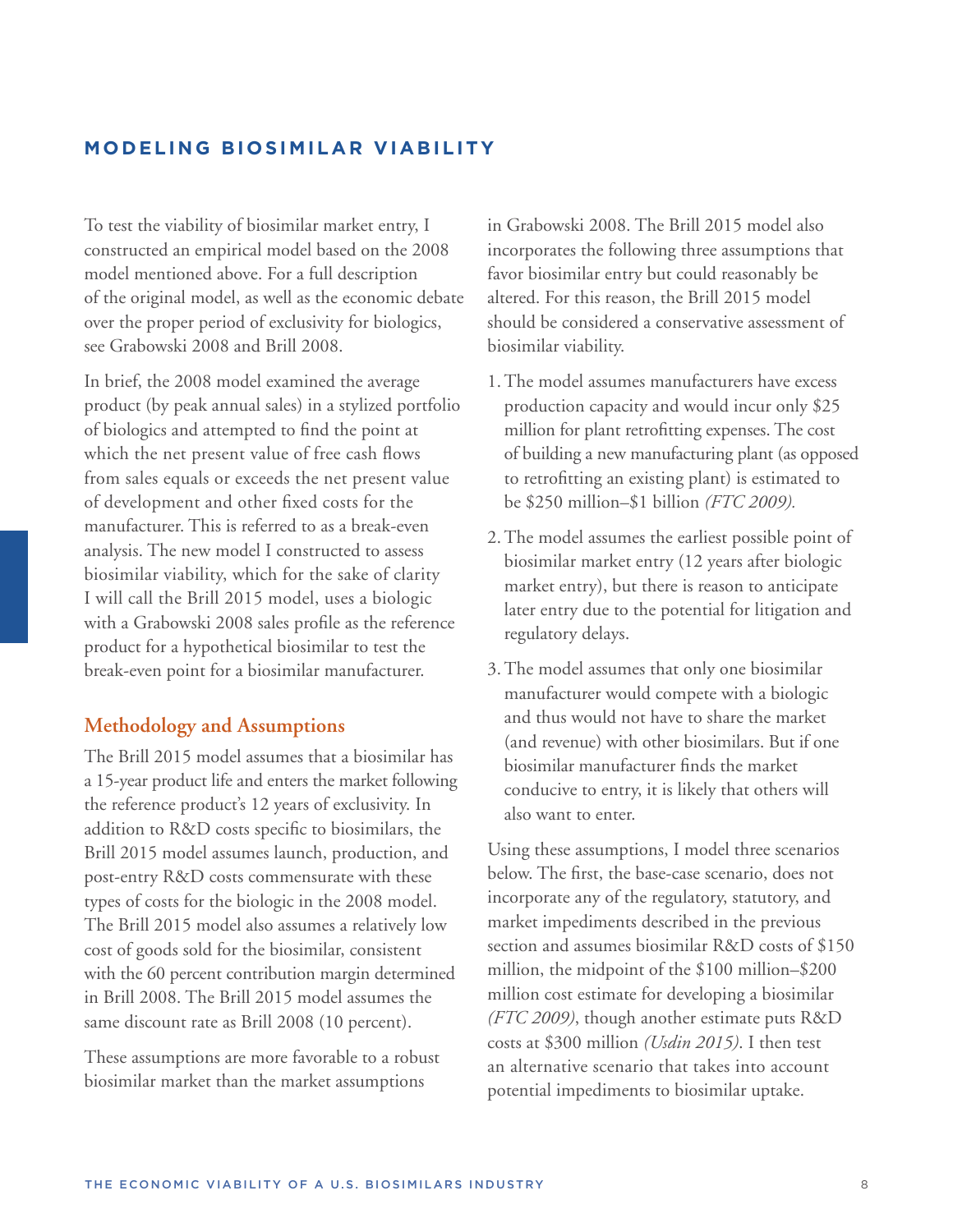Finally, I test an additional alternative scenario that assumes a more favorable environment for biosimilars. This scenario does not include potential regulatory, statutory, or market impediments and assumes the low end of the estimate of biosimilar R&D expenses (\$100 million).

The model should be considered a conservative assessment of biosimilar viability.

## **Base-Case Scenario**

**Table 1** presents the assumptions in the base-case scenario of the break-even analysis for the representative biosimilar. For estimates of biosimilar market penetration and price discounts, I rely on the assumptions in CBO's cost estimate for the BPCIA *(CBO 2008)*. There are other estimates of biosimilar market penetration and price discounts (for example, Avalere Health, Express Scripts, and Grabowski), but I consider CBO the most authoritative source.

#### **TABLE 1.** ASSUMPTIONS IN BASE-CASE BIOSIMILAR BREAK-EVEN ANALYSIS

| Category                                                   | <b>Assumption</b>                                        | <b>Source</b>                     |  |
|------------------------------------------------------------|----------------------------------------------------------|-----------------------------------|--|
| Pre-approval biosimilar R&D costs                          | \$150 million over 8 years pre-biosimilar entry          | FTC 2009                          |  |
| <b>Biosimilar market entry</b>                             | 12 years after biologic market entry                     | <b>BPCIA</b>                      |  |
| <b>Biosimilar market penetration</b>                       | 10% in year 1, increasing to 35% by year 4               | CBO 2008                          |  |
| <b>Biosimilar price discount</b><br>(relative to biologic) | 20% in year 1, increasing to 40% by year 4               | CBO 2008                          |  |
| Contribution margin, year 1                                | -63% of biosimilar sales                                 | Adapted from<br>Grabowski 2008    |  |
| Contribution margin, year 2                                | -7% of biosimilar sales                                  | Adapted from<br>Grabowski 2008    |  |
| Contribution margin, year 3                                | 41% of biosimilar sales                                  | Adapted from<br><b>Brill 2008</b> |  |
| Contribution margin, year 4 onward                         | 33% of biosimilar sales                                  | Adapted from<br><b>Brill 2008</b> |  |
| Sales decline for obsolescence                             | 3.5% starting in biologic year 10                        | Grabowski 2008                    |  |
| Post-approval R&D costs                                    | 35% of pre-approval R&D costs over 8 years<br>post-entry | Grabowski 2008                    |  |
| <b>Plant retrofitting costs</b>                            | \$25 million over 2 years pre-entry                      | Grabowski 2008                    |  |
| Launch costs 2 years pre-entry                             | 10% of biosimilar sales in year 1                        | Adapted from<br>Grabowski 2008    |  |
| Launch costs 1 year pre-entry                              | 20% of biosimilar sales in year 1                        | Adapted from<br>Grabowski 2008    |  |
| Discount rate                                              | 10%                                                      | <b>Brill 2008</b>                 |  |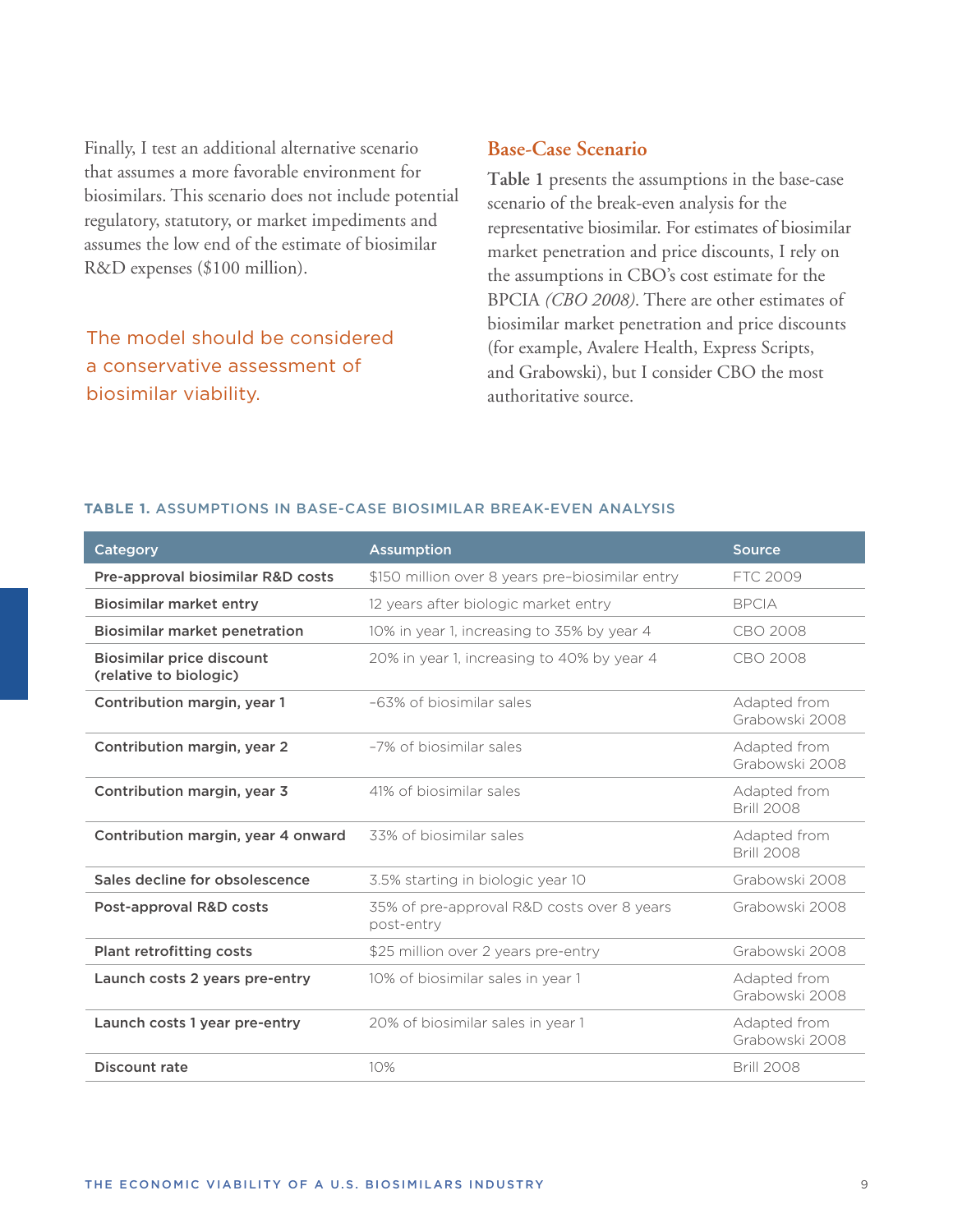In the base-case scenario, I first model a biosimilar for a biologic with average annual sales of \$250 million. I begin here because the FTC in 2009 predicted that biosimilars would enter biologic markets that exceeded \$250 million in annual sales. Under the cost and cash-flow assumptions outlined in **Table 1**, a biosimilar for a biologic with this sales profile would not come close to breaking even 15 years after the biosimilar entered the market. Indeed, at the 15-year mark, the difference between the present value of the fixed costs and the present value of expected net revenues is over \$200 million (see **Table 2**).

I next use as a reference product the biologic on which the Grabowski 2008 analysis is based: the mean product in a stylized biologics portfolio (a biologic with peak annual sales of \$713 million and average annual sales of \$513.9 million). A biosimilar for this product also would not break even after 15 years on the market. In fact, in the base-case scenario, a biosimilar is viable only for biologics with average annual sales exceeding \$897.6 million.

# **Alternative Scenario 1: Diminished Market Share**

The regulatory, statutory, and market impediments discussed in the previous section would have the effect of reducing biosimilar market penetration. In the alternative scenario of the model, I consider the potential impact of these various barriers by modeling a reduction in biosimilar market penetration of 10 percentage points, to 25 percent. Under this scenario, average annual biologic sales would need to exceed \$1.3 billion for a biosimilar to expect to break even after 15 years on the market, a threshold 47 percent higher than under the basecase scenario.

In theory, the effects of each impediment could be modeled separately, but there are not yet vetted assumptions about the impact of individual barriers to biosimilar market entry. This scenario is intended only to illustrate the impact of a combination of potential impediments to biosimilar adoption.

| <b>Components of</b><br><b>Break-Even Analysis</b> | <b>Base-Case Scenario</b>       |                            |                                   | <b>Alternative Scenario 1:</b><br><b>Diminished Market Share</b> |                                   | <b>Alternative Scenario 2:</b><br><b>Lower R&amp;D Costs</b> |                                   |
|----------------------------------------------------|---------------------------------|----------------------------|-----------------------------------|------------------------------------------------------------------|-----------------------------------|--------------------------------------------------------------|-----------------------------------|
| <b>Reference Product</b>                           | <b>FTC</b><br><b>Prediction</b> | Average<br><b>Biologic</b> | <b>Break-Even</b><br><b>Point</b> | Average<br><b>Biologic</b>                                       | <b>Break-Even</b><br><b>Point</b> | Average<br><b>Biologic</b>                                   | <b>Break-Even</b><br><b>Point</b> |
| Avg. Annual Sales<br>of Reference Product          | \$250.0                         | \$513.9                    | \$897.6                           | \$513.9                                                          | \$1.323.2                         | \$513.9                                                      | \$626.9                           |
| <b>PV of Biosimilar R&amp;D</b><br>and Fixed Costs | $-$297.2$                       | $-$ \$305.8                | $-$ \$318.2                       | $-$ \$305.8                                                      | $-$ \$332.0                       | $-$ \$218.6                                                  | $-$ \$222.3                       |
| <b>PV of Biosimilar Free</b><br><b>Cash Flow</b>   | \$88.6                          | \$182.2                    | \$318.2                           | \$129.0                                                          | \$332.0                           | \$182.2                                                      | \$222.3                           |
| NPV of Biosimilar at<br>15 Years                   | $-$208.6$                       | $-$123.6$                  | \$0.0                             | $-$176.8$                                                        | \$0.0                             | $-$ \$36.4                                                   | \$0.0                             |

#### **TABLE 2.** SUMMARY OF RESULTS (\$ MILLIONS)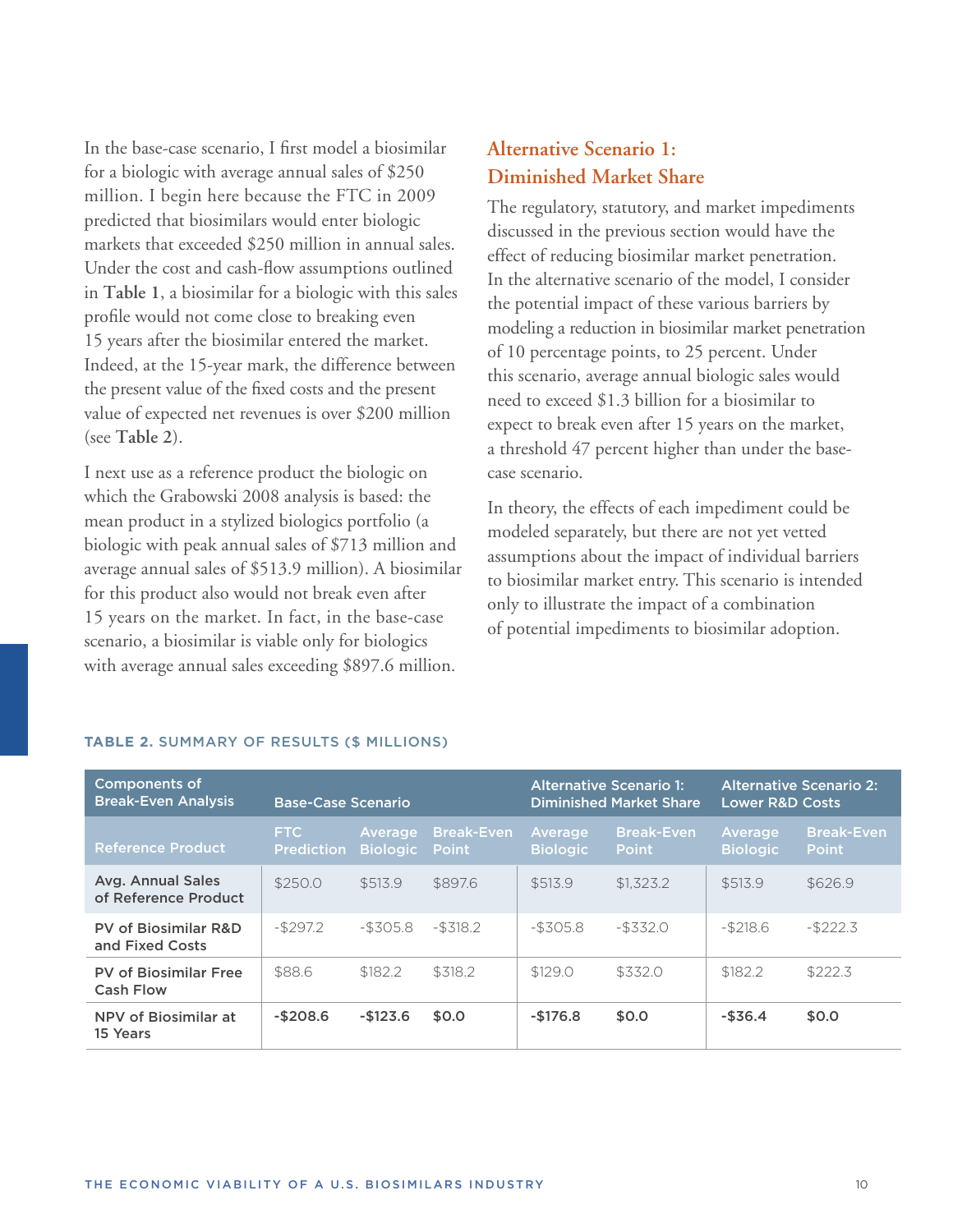# **Alternative Scenario 2: Lower R&D Costs**

In the second alternative scenario, I return to the market penetration assumptions of the base-case scenario and examine biosimilar viability if R&D costs are at the lower end of the \$100 million– \$200 million estimate. If a biosimilar manufacturer spends \$100 million on R&D, a biosimilar for an average biologic comes close to breaking even after 15 years. But average annual biologic sales would need to exceed \$626.9 million (rather than \$513.9 million) for a biosimilar to break even in this scenario.

While beyond the scope of this paper, the model developed here could be utilized to test the impact of different biosimilar price assumptions, higher or lower development costs, and delayed biosimilar market entry, among others.

## **Model Limitations**

Several limitations to the model should be noted. First, the model is illustrative of biosimilars' market potential broadly and is not intended for specific individual products. There may be market reasons that a manufacturer would choose to make a biosimilar that would not break even according to the model and scientific reasons that a manufacturer could not manufacture a product that the model suggests would break even.

Second, as mentioned above, the model only assesses the break-even point for one biosimilar manufacturer for a given reference product. If more than one biosimilar manufacturer were to enter a given market, revenues would be divided, making it more difficult for an individual manufacturer to break even. The risk of this additional competition would act as a disincentive for biosimilar entry altogether. Therefore, the results presented here may be optimistic.

Third, the model does not account for the globalization of biosimilars and the potential for extrapolation of data from other countries, which could benefit U.S. biosimilar manufacturers by reducing the fixed cost for U.S. product launches. For example, for those biosimilars already approved in other markets, the incremental cost of launching a biosimilar in the United States would be considerably lower than assumed in the model. Therefore, the existence of biosimilars in Europe and elsewhere could lead to more biosimilars in the United States.

Finally, the model does not account for the impact on demand that the FTC *(2009)* estimates would result from biosimilar price competition. This effect has the potential to increase the total market for a given therapeutic product and thereby encourage biosimilar entry for those products near the break-even point.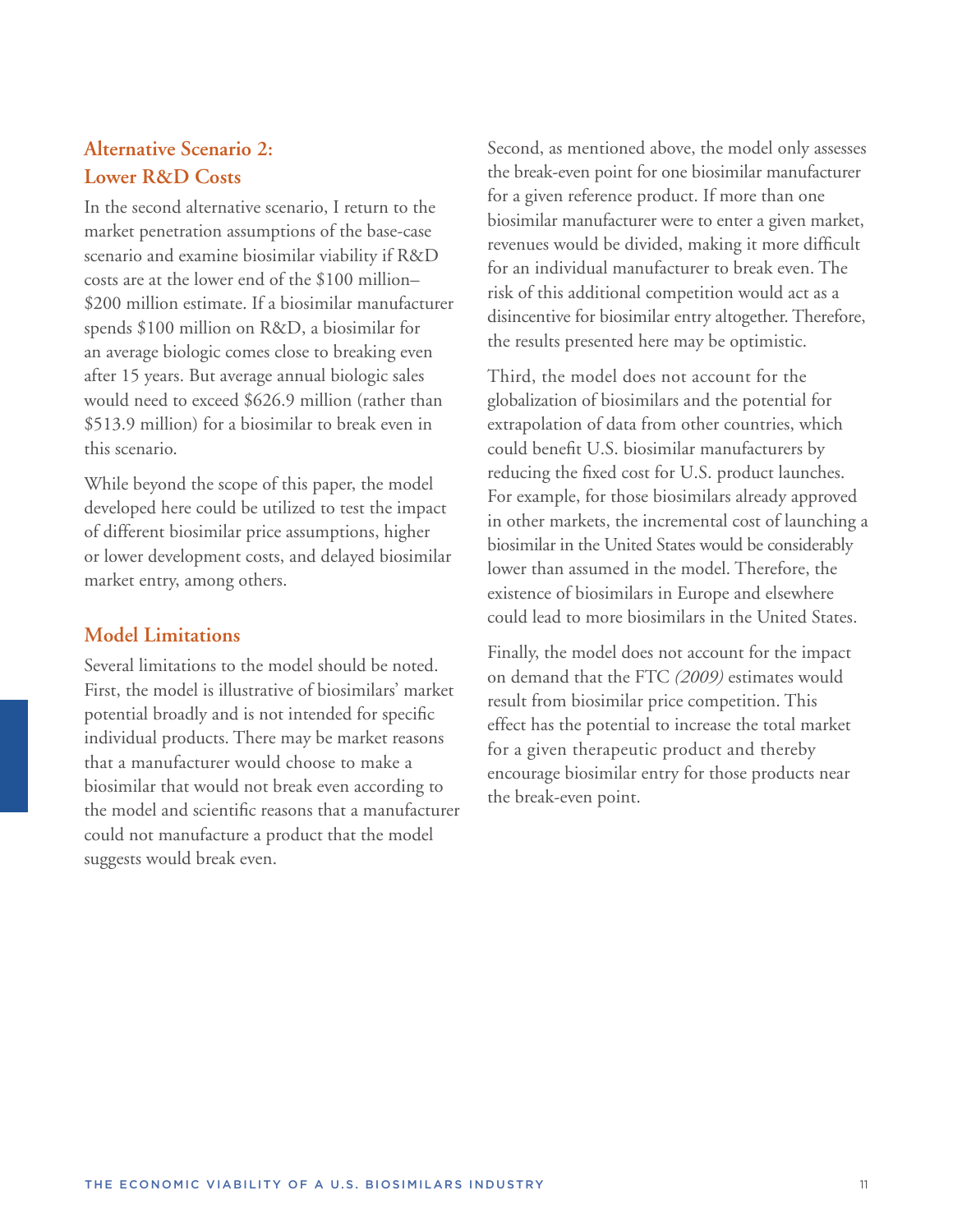# **Conclusion**

The analysis I present above shows that a robust U.S. biosimilars market for a broad spectrum of biologic products is unlikely but that biosimilar entry for blockbuster biologic products is viable. Several issues, including naming, substitution, and the perception of biosimilars, have yet to be determined and could still affect biosimilar competition.

Biosimilars and the savings they can generate will become all the more important as biologic spending in the United States rises. Biologics already comprise more than a quarter of U.S. drug spending, and this share is projected to increase dramatically in the coming years *(IMS 2014 and Prime Therapeutics 2014)*. It is essential for policymakers to understand the consequences of certain policy decisions on the development of a U.S. biosimilars market and to help create the market dynamics necessary for a biosimilars industry to thrive. This will require a paradigmatic shift in the conventional thinking on biosimilars, as policymakers—even those interested in encouraging a biosimilars industry in the United States—have to date focused on preserving innovators' incentives. The model presented here demonstrates that without this kind of shift, biosimilar competition may be limited and the desired health care savings reduced.

#### **S O U R C E S**

BIO, EBE, EFPIA, EuropaBio, IFPMA, and PhRMA. 2006. "Policy Position on Naming of Biotechnology-Derived Therapeutic Proteins." October 31.

Bourgoin, Andrew Fischer and Beth Nuskey. 2013. "An Outlook on US Biosimilar Competition." Thomson Reuters White Paper. April.

Brill, Alex. 2008. "Proper Duration of Data Exclusivity for Generic Biologics: A Critique." Matrix Global Advisors White Paper. November.

Brill, Alex. 2014. "Lost Prescription Drug Savings from Use of REMS Programs to Delay Generic Market Entry." Matrix Global Advisors White Paper. July.

Congressional Budget Office (CBO). 2008. Cost Estimate for S. 1695 Biologics Price Competition and Innovation Act of 2007. June 25.

Federal Trade Commission (FTC). 2009. "Emerging Health Care Issues: Follow-on Biologic Drug Competition." June.

Generic Pharmaceutical Association (GPhA). 2013. "GPhA Citizen Petition on Naming of Biosimilar Products." September 19.

Grabowski, Henry G. 2008. "Follow-on Biologics: Data Exclusivity and the Balance between Innovation and Competition," *Nature Reviews Drug Discovery* 7 (June): 479–88.

Grabowski, Henry G., Rahul Guha, and Maria Salgado. 2014. "Regulatory and Cost Barriers Are Likely to Limit Biosimilar

Development and Expected Savings in the Near Future," *Health Affairs* 33, no. 6 (June): 1048–57.

Howard, Sally. 2014. Comments at Express Scripts event "Rx Innovation: A Discussion on Biosimilars, Patient Access and Affordability." December 4.

IMS Institute for Healthcare Informatics. 2014. "Medicine Use and Shifting Costs of Healthcare: A Review of the Use of Medicines in the United States in 2013." April.

Mulcahy, Andrew W., Zachary Predmore, and Soeren Mattke. 2014. "The Cost Savings Potential of Biosimilar Drugs in the United States." RAND Corporation. November.

Prime Therapeutics. 2014. "Report on Prescription Drug Costs."

Scott Morton, Fiona M., Ariel Dora Stern, and Scott Stern. 2014. "Biosimilars: Theory, Empirics, and Policy Implications." Working Paper. May 15.

Shapiro, Robert J. et al. 2008. "The Potential American Market for Generic Biological Treatments and the Associated Cost Savings." February.

Shepherd, Joanna. 2014. "Biologic Drugs, Biosimilars, and Barriers to Entry." Emory Legal Studies Research Paper no. 14-284. February 1.

Usdin, Steve. 2015. "Zarxio Lessons," *BioCentury*. January 26.